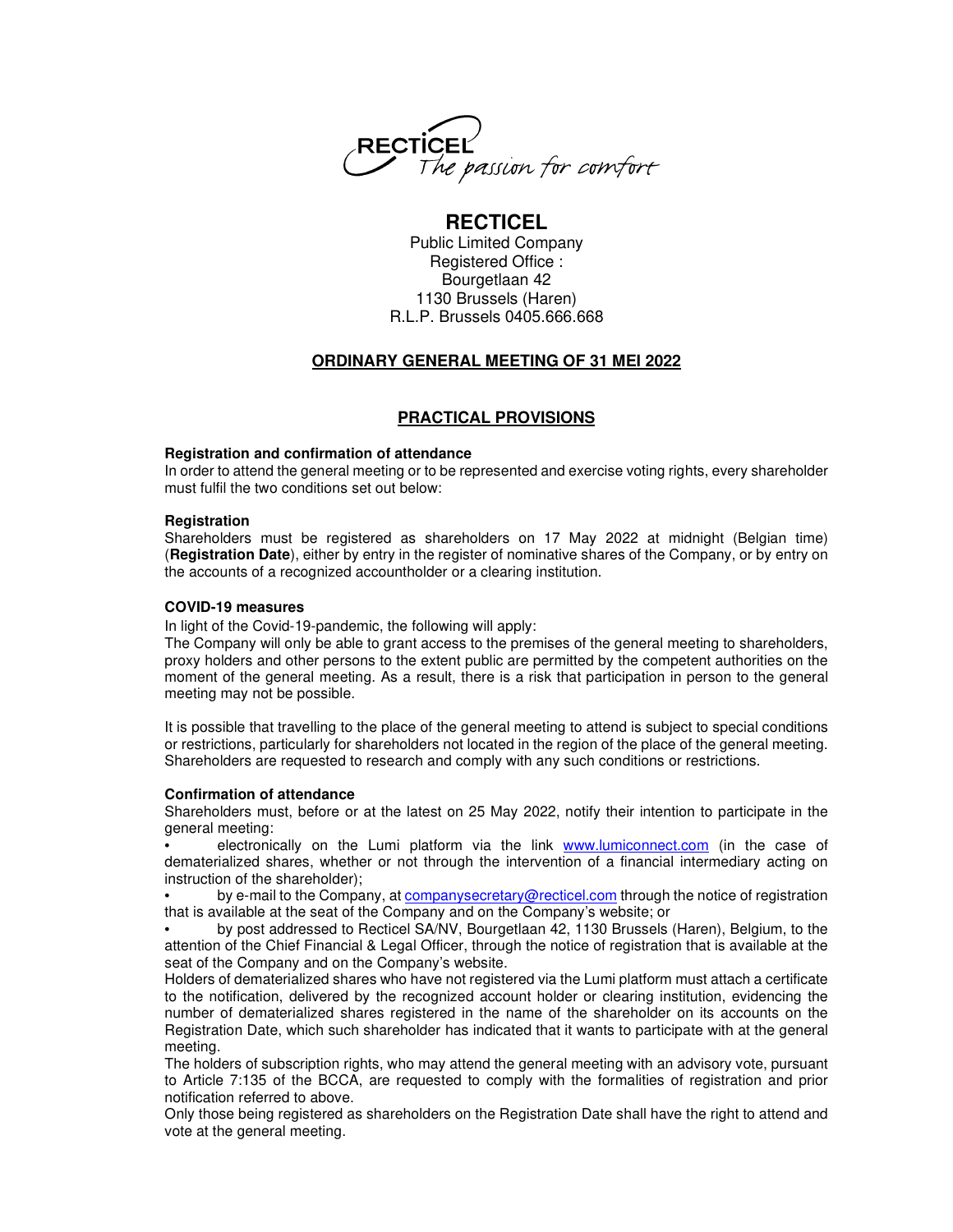## **Participation**

The shareholder who fulfilled the admission requirements can participate in the general meeting as follows: (i) personally, (ii) online, (iii) by proxy (written or electronic) or (iv) by letter. Shareholders can notify their intention in this respect on the Lumi platform.

## **(i) Personally**

Each shareholder has the right to participate to the general meeting in person.

To allow an efficient registration process, the shareholders or their proxy holders who personally attend the general meeting in person are requested to register by 9.30 am CET at the latest (half an hour before the start of the general meeting). The natural persons attending the general meeting in their capacity as shareholder, proxy holder or representative of a legal entity may be requested to provide evidence of their identity. In addition, the representatives of legal persons must provide the documents that determine their status as legal representative or proxy holder.

## **(ii) Online voting**

Shareholders who participate digitally will have the possibility to vote electronically during the general meeting. More information on this can be found on the Lumi platform, using the link www.lumiconnect.com.

### **(iii) Powers of attorney**

Each shareholder can be represented by a proxy holder at the general meeting. The shareholder who wishes to be represented by proxy must deliver a power of attorney in written or electronic form on 25 May 2022 at the latest, as set out below:

o the electronic power of attorney is available to the shareholders who have registered electronically, by using the Lumi platform, using the link www.lumiconnect.com, where the shareholder can issue a proxy with voting instructions via an electronic form.

o the written power of attorney:

• the model of power of attorney that is made available by the board of directors (i) at the office of the Company and (ii) on the website of the Company (www.recticel.com) must be used;

• the dated and signed power of attorney must reach the Company, (i) by e-mail to companysecretary@recticel.com, or (ii) by post at Recticel SA/NV, Bourgetlaan 42, 1130 Brussels (Haren), Belgium, to the attention of the Chief Financial & Legal Officer.

The appointment of a proxy holder must be made in accordance with the applicable rules of Belgian law, including the rules on conflicts of interest. In addition, the shareholders must meet the admission requirements as described above.

### **(iv) Voting in advance**

Each shareholder further has the right to cast its votes in advance by letter or electronically, as set out below:

o the advance electronic vote must be cast on the Lumi platform, using the link www.lumiconnect.com, no later than 25 May 2022.

o For the vote by letter, use must be made of the form made available by the board of directors (i) at the office of the Company and (ii) on the website of the Company (www.recticel.com). The form for voting by letter must be validly signed. The form must reach the Company by post on 25 May 2022 at the latest at Recticel SA/NV, Bourgetlaan 42, 1130 Brussels (Haren), Belgium, to the attention of the Chief Financial & Legal Officer, or by e-mail to companysecretary@recticel.com.

In addition, the shareholders must meet the admission requirements as described above.

### **Additional items on the agenda and/or motions for resolutions**

Pursuant to Article 30 of the Company's articles of association, one or more shareholders, who together hold at least 3% of the share capital, may add items to be discussed to the agenda of the general meeting and submit motions for resolutions with regard to the items on or to be placed on the agenda. The Company must receive such requests, together with the evidence of the required participation, no later than 9 May 2022 In the case at hand, an additional agenda shall be published latest on 16 May 2022.

### **Written questions / right to ask questions of the shareholders**

Pursuant to Article 33 of the Company's articles of association, shareholders who have fulfilled the aforementioned conditions to access, may ask written questions to the directors regarding items on the agenda. The shareholders will have the possibility to ask written questions in advance. These questions must be entered in the application available for this purpose on the Lumi platform, via the link www.lumiconnect.com, or must reach companysecretary@recticel.com no later than 25 May 2022.